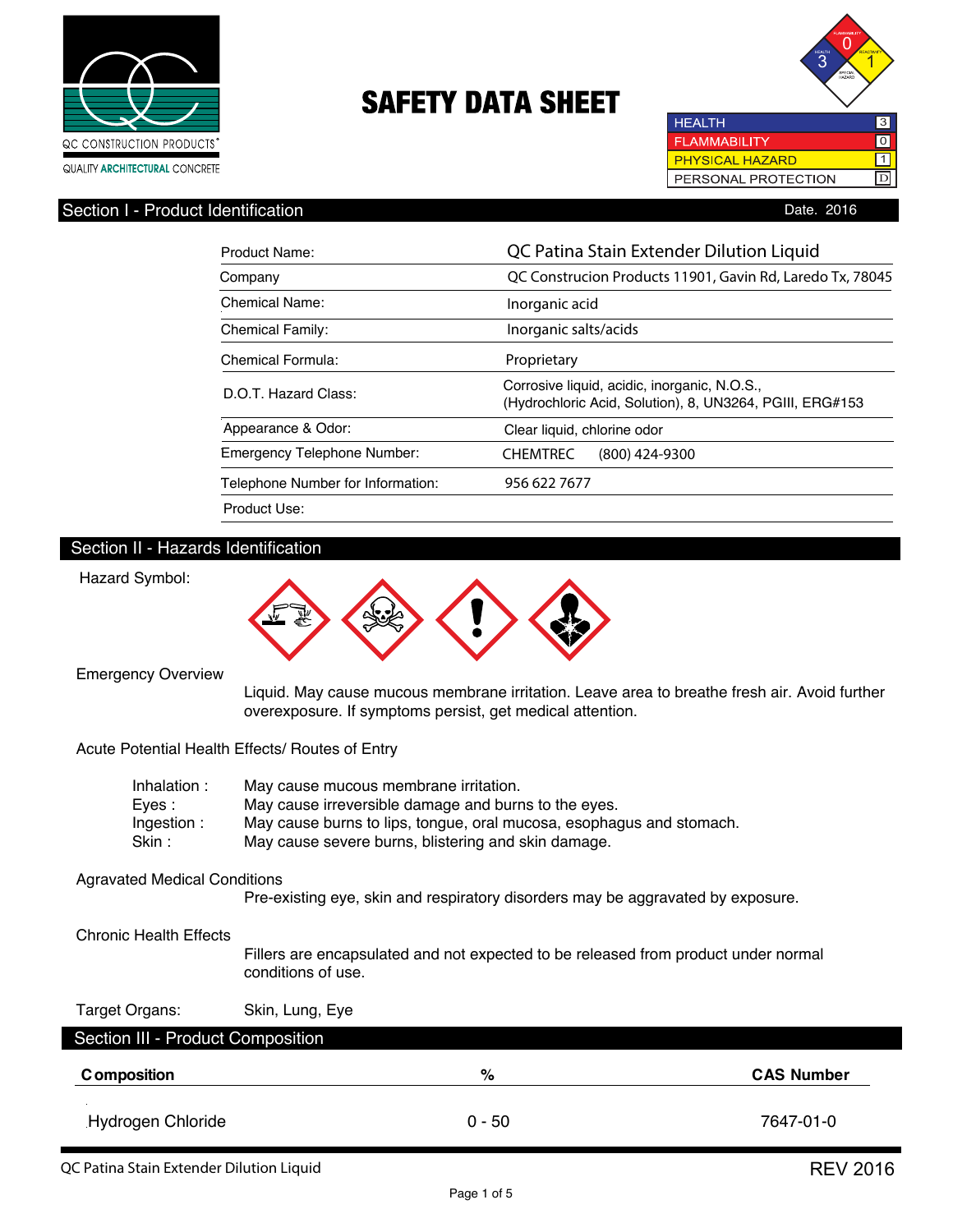### Section IV - First Aid Measures

Get immediate medical attention for any significant overexposure.

Inhalation : Leave area to breathe fresh air. Avoid further overexposure. If symptoms persist, get medical attention.

Eye contact : Flush with water for at least 15 minutes while holding eye lids apart. Get medical attention immediately.

Skin contact : Remove from skin and immediately flush with water for 15 minutes. Get medical attention.

Ingestion : Get medical attention. Do not induce vomiting.

| Section V - Fire Fighting Measure      |                                                                                                                                            |
|----------------------------------------|--------------------------------------------------------------------------------------------------------------------------------------------|
| Flash point :                          | Not available.                                                                                                                             |
| Method:                                | Not available.                                                                                                                             |
| Lower explosion limit :                | Not available.                                                                                                                             |
| Upper explosion limit :                | Not available.                                                                                                                             |
| Autoignition temperature :             | Not available.                                                                                                                             |
| Extinguishing media:                   | This product is not expected to burn under normal conditions of use.                                                                       |
| Hazardous combustion products:         | Carbon monoxide, carbon dioxide, and nitrogen oxides.                                                                                      |
| Protective equipment for firefighters: | Use accepted fire fighting techniques. Wear full firefighting protective<br>clothing, including self-contained breathing apparatus (SCBA). |
| Fire and explosion conditions :        | This product not expected to ignite under normal conditions of use.                                                                        |

#### Section VI - Accidental Release Measures

Neutralize with alkaline material. Do not store in steel drums. Absorb spill in sand, earth or other suitable material.

### Section VII - Handling and Storage

Personal Protection Equipment

Prevent inhalation of vapor, ingestion, and contact with skin eyes and clothing. Keep container closed when not in use. Precautions also apply to emptied containers. Change soiled work clothes frequently. Clean hands thoroughly after handling. Store under normal warehouse conditions in sealed containers. Do not store or use near food.

#### Section VIII - Exposure Controls / Personal Protection

**SAFETY FIRST** 

| Respiratory protection :  | Use full engineering controls before relying on personal protective equipment.                                                                                                                                        |
|---------------------------|-----------------------------------------------------------------------------------------------------------------------------------------------------------------------------------------------------------------------|
| Hand protection :         | Protect hands with impervious gloves.                                                                                                                                                                                 |
| Eye protection :          | Wear chemical safety goggles and/or face shield to prevent eye contact. Do not wear<br>contact lenses. Do not touch eyes with contaminated body parts or materials. Have eye<br>washing facilities readily available. |
| Skin and body protection: | Prevent contact with shoes and clothing. Use rubber apron and overshoes.                                                                                                                                              |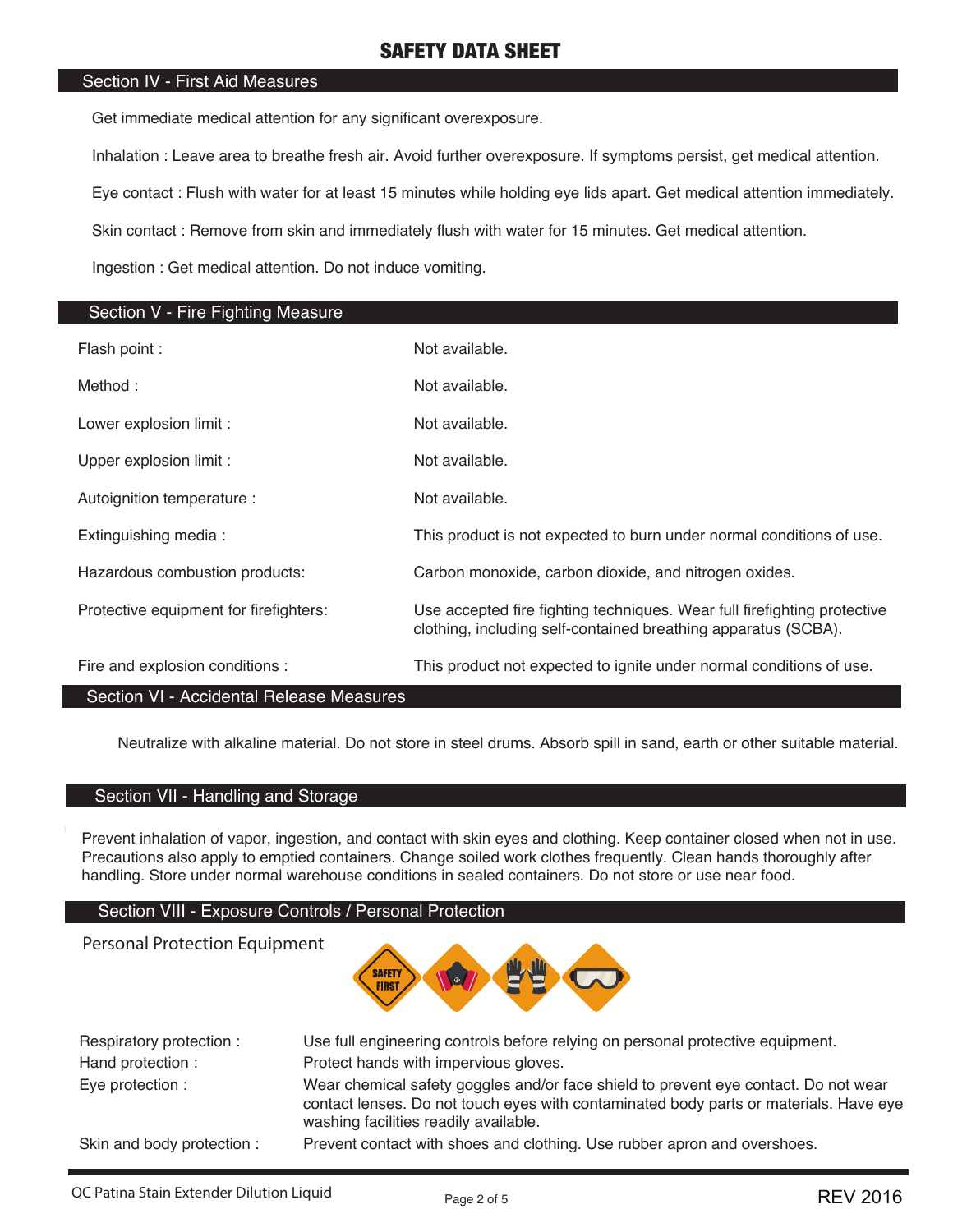#### Section VIII - Exposure Controls / Personal Protection

| Protective measures :  | Use professional judgment in the selection, care, and use.                                                    |
|------------------------|---------------------------------------------------------------------------------------------------------------|
| Engineering measures : | Not required under normal conditions of use. Use local exhaust when the general ventilation<br>is inadequate. |

**Work/Hygiene Practices**

**Exercise stringent hygiene practices to minimize exposure. If contact occurs, wash any body part with soap and water immediately. Wash hands after use, and before eating, drinking or smoking.**

## Section IX - Physical and Chemical Properties

| Form :                   | Liquid           |
|--------------------------|------------------|
| Color:                   | <b>Buckwheat</b> |
| Odor:                    | Pungent          |
| pH:                      | $<$ 1            |
| Vapour pressure:         | Not available.   |
| Vapor density:           | Not available.   |
| Melting point/range:     | Not available.   |
| Freezing point:          | Not available.   |
| Boiling point/range:     | Not available.   |
| Water solubility:        | Not available.   |
| <b>Specific Gravity:</b> | 1.1344           |
| % Volatile Weight:       | 78.3%            |

#### Section X - Reactivity / Estability

**Substances to avoid : Metal.Strong bases.Oxidizing agents.**

**Stability : Stable**

**Hazardous polymerization : Will not occur.**

#### Section XI - Toxicological Information

**Hydrogen chloride, CAS-No.: 7647-01-0 Acute oral toxicity (LD-50 oral) 900 mg/kg ( Rabbit ) Acute inhalation toxicity (LC-50) 3,124 mg/l for 1 h ( Rat ) 1,108 mg/l for 1 h ( Mouse ) Acute dermal toxicity (LD-50 dermal) 1,449 mg/kg ( Mouse )**

#### Section XII - Ecological Information

#### **No Data Available**

### Section XIII - Disposal Considerations

| RCRA Class:      | D007: Reportable Quantity = 10 lbs. Chromium<br>This classification applies only to the material as it was originally produced.                                                                                        |
|------------------|------------------------------------------------------------------------------------------------------------------------------------------------------------------------------------------------------------------------|
| Disposal Method: | Subject to hazardous waste treatment, storage, and disposal requirements under<br>RCRA. Recycle or incinerate waste at EPA approved facility or dispose of in compliance with federal,<br>state and local regulations. |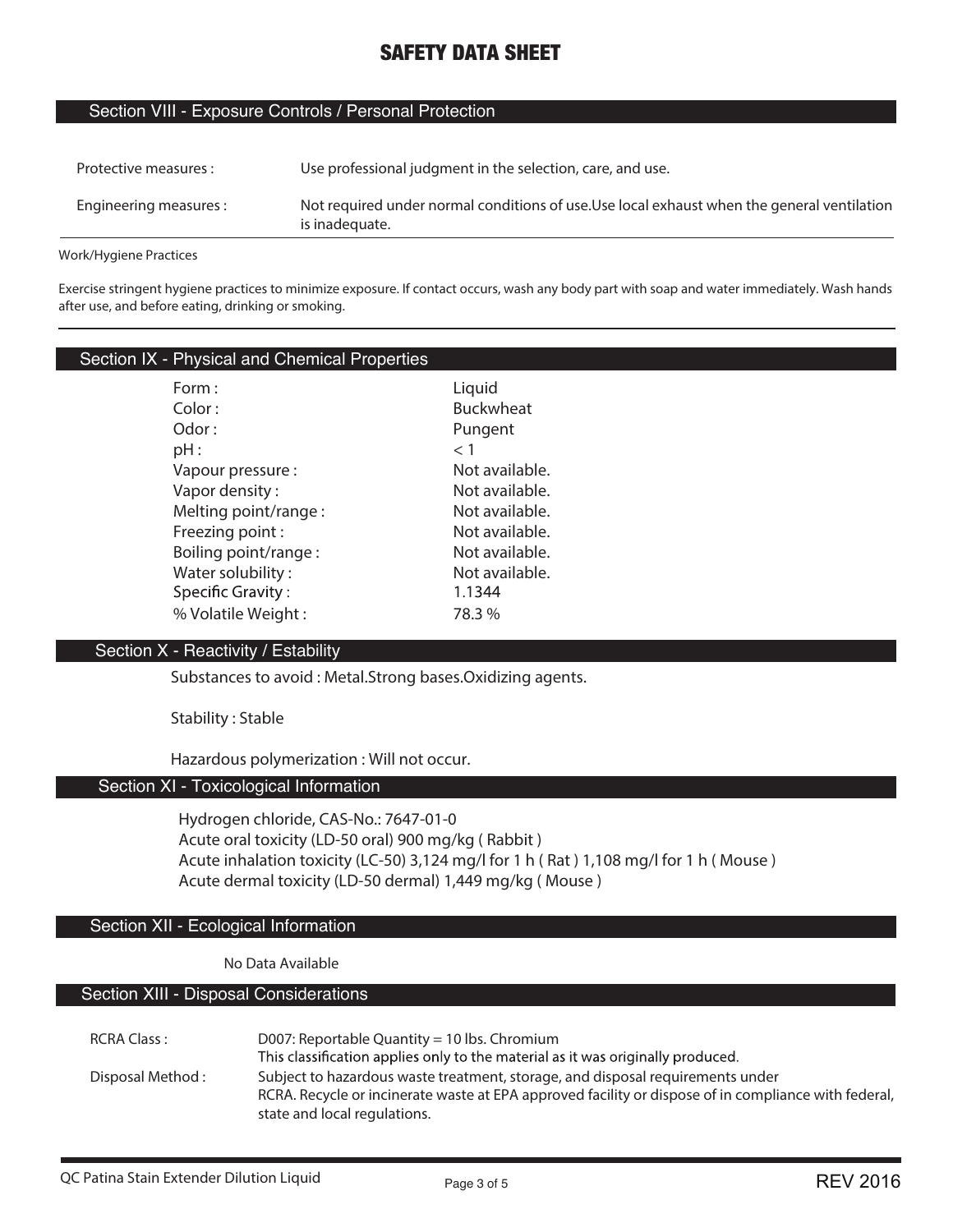|  | Section XIV - Transportation / Shipping Data |  |  |
|--|----------------------------------------------|--|--|
|--|----------------------------------------------|--|--|

| CFR / DOT:           | UN3264, Corrosive liquid, acidic, inorganic, n.o.s. (Hydrochloric Acid), 8, PG III |
|----------------------|------------------------------------------------------------------------------------|
| TDG:                 | UN3264, CORROSIVE LIQUID, ACIDIC, INORGANIC, N.O.S. (Hydrochloric Acid), 8, PG III |
| IMDG:                | UN3264, CORROSIVE LIQUID, ACIDIC, INORGANIC, N.O.S. (Hydrochloric Acid), 8, PG III |
| Further Information: | The above shipping description.                                                    |

### Section XV - Regulatory Information

#### **North American Inventories:**

**All components are listed or exempt from the TSCA inventory. This product or its components are listed on, or exempt from the Canadian Domestic Substances List.**

**U.S. Federal Regulations:**

**SARA 313 Components : Hydrogen chloride CAS: 7647-01-0**

**SARA 311/312 Hazards : Acute Health Hazard OSHA Hazardous Components : Ferrous Chloride CAS: 7758-94-3 Hydrogen chloride CAS: 7647-01-0**

**OSHA Status: Considered hazardous based on the following criteria: OSHA Flammability : Not Regulated Regulatory VOC (less water and exempt solvent) : 0 g/l VOC Method 310 : 0 %**

**U.S. State Regulations:**

**MASS RTK Components :** 

**Hydrogen chloride CAS: 7647-01-0**

**Penn RTK Components :** 

**Hydrogen chloride CAS: 7647-01-0**

**NJ RTK Components :** 

**Hydrogen chloride CAS: 7647-01-0**

**Components under California Proposition 65: None known.**